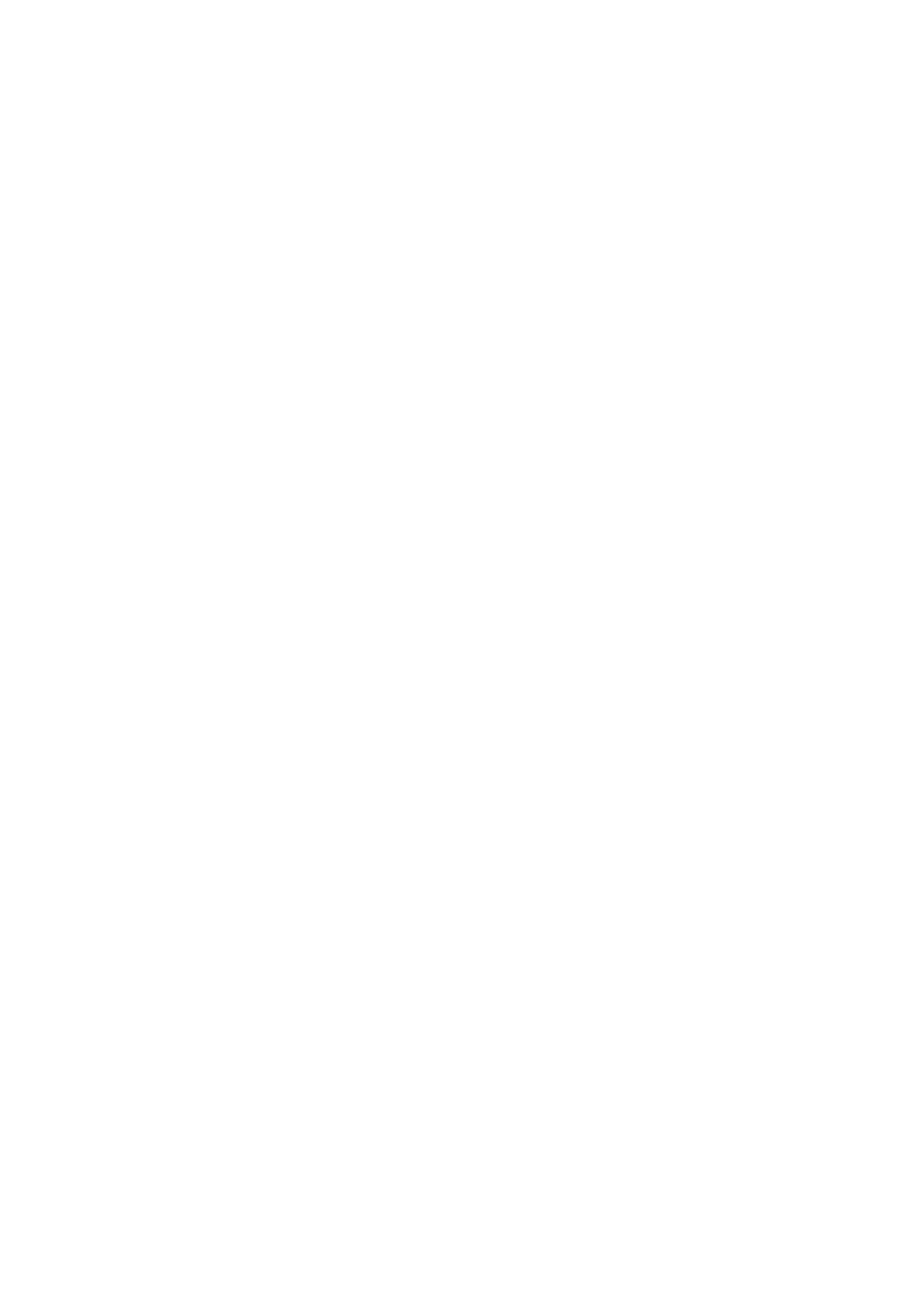樣。話說回來,不管那兩兩個 LAYERMAP 內部的函數有沒有發現正好有條線段 完全把要觀察的範圍完全遮住了,DETERMINE::check\_up()最後都會把已經將所 有被遮蓋間距加總起來的 LRNODE 傳回給要觀察的線段。

正在檢查是否能夠被觀察到的線段得到了回傳的 LRNODE 後,便執行 LINE:: Visible()檢查這個訊號是否真的能從觀察不到變成可觀察到。基本上就是檢查是 否存在有兩個 interval 之間有比規定距離更大的間隔,這個規定距離定義的和一 開始提到 LAYERMAP 時講到的的 visible space,都是越往下層所需要的空間越 大。而且下層所需空間大的同時,每條線的規定寬度同時也縮小了。這使得在 metal 2、metal 1 的訊號幾乎無法觀察到。

#### 第三章 **2-4**節 **Dummy Metal Fill** 的儲存與管理

為了保持原本功能運作正常,我們盡量使 Dummy Metal Fill 也能嵌入原有的 資料結構。即便我們已經把加入 Dummy Metal Fill 的區塊縮小到 layout 核心地區 的9倍大小而不是原本該選擇的整片 layout, SOC Encounter 產生出來的 Dummy Metal Fill 數量還是十分多,再加上設定 dummy metal 擺放條件時要求了寬度要 固定為該層規定訊號線寬,所以最後每個電路中的 Dummy Metal Fill 總數大約都 在百萬上下。加入的 Dummy Metal Fill 最多的電路是 b17,各層加起來超過了 150 萬個,每一層大約是6萬到7萬個左右。

一來 Dummy Metal Fill 不應該和普通訊號放在一起,因為在之後的程式運行 中有可能會干擾計算 FIB 可觀察度的機制;二來 Dummy Metal Fill 的資料量十分 巨大,就算不做其他事情,光是把這上百萬個 SEG 物件加入原本的各 LAYERMAP 結構中就得多花一些時間,要是特意只在計算 FIB 可觀察度的函數 中將 Dummy Metal Fill 排除,以原來的程式架構執行起來也大約會增加半分鐘的 執行時間。但是 Dummy Metal Fill 的資料總是要載入的,為了避免干擾之前的運 作,並且利用已經有的功能,我們在原本以 NET 記錄訊號, DETERMINE 管理 各層線段資訊並計算各線段間遮蔽效果的框架中,另外加入了一個專門記錄 Dummy Metal Fill 的 NET 物件,另外再建了一個獨立的 DETERMINE 以記錄各 層的 Dummy Metal Fill 線段。

## 第三章 **2-5**節 搜尋可能相連線段

在確定訊號的可觀察性一節中,有提到在判定一個訊號是否能夠以 FIB 技術 觀察到時,會將這個訊號分層分線段的設定觀察框,再將這個觀察框向上移,每 移一層就把會被該層中訊號遮蔽的部分刪去,要是遇到正好把整個觀察框都遮住 的線段便立即回應:觀察不到;要是沒有,就要等到最高繞線層中對觀察框有影 響的線段都標記完後才開始看還有多少空間可以觀察。這個原理在稍加修改之後, 也能應用在對一個線段尋找有可能接出的 Dummy Metal Fill 上。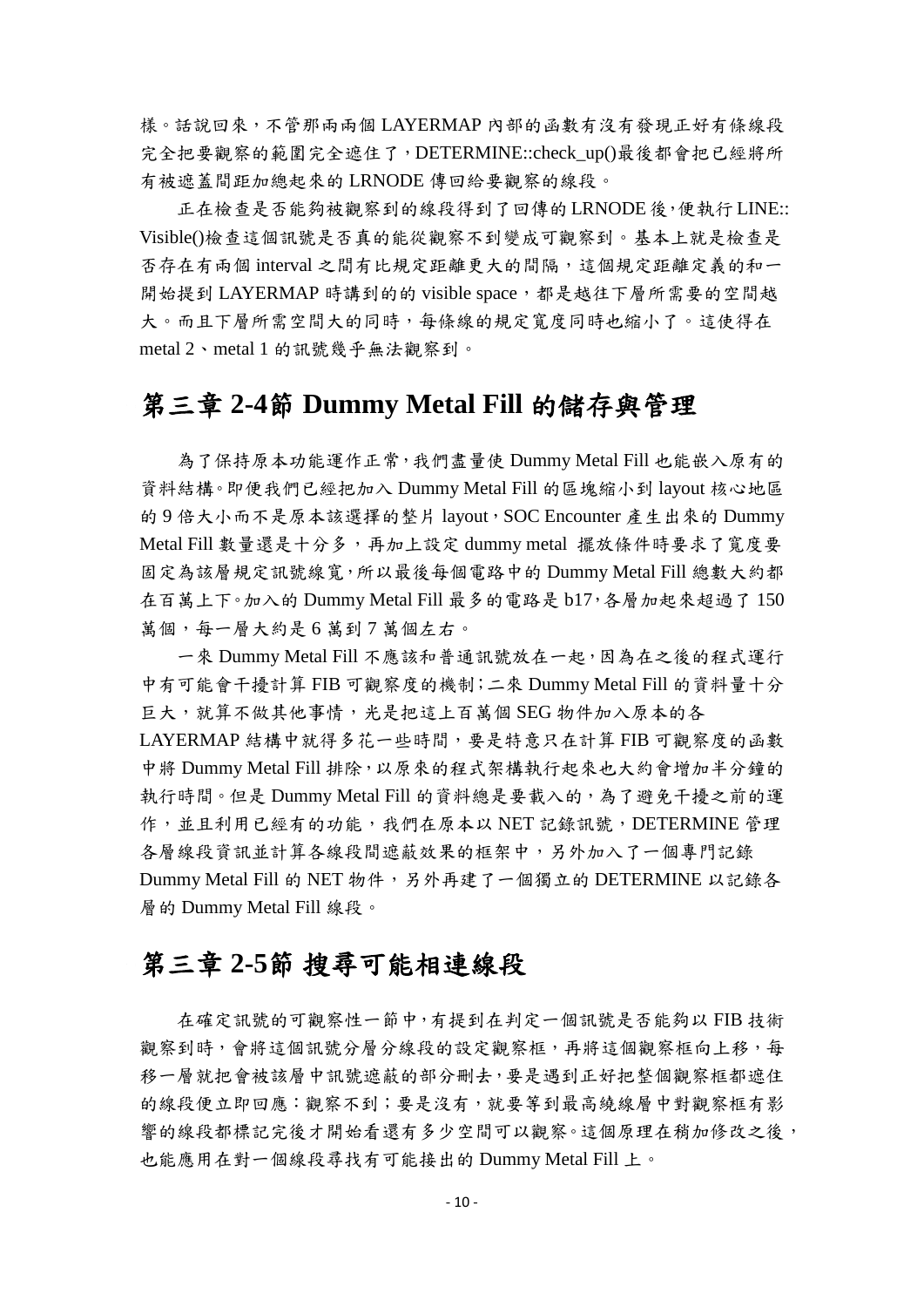在經過一次 recalculate\_obrate()後,每個訊號都會分別被標上可觀察到或無 法觀察到。對於各個無法觀察到的訊號,分別由其所在的最高 layer(要是最高 layer 高過 metal 5, 就直接設成 metal 5), 逐個線段將有可能相連區域的參數: 目前所在的 layer 向上推一層,目前線段起點,目前線段終點。這三個參數便可 作為尋找有機會相連的 Dummy Metal Fill 的搜尋框。將這個搜尋框交給管理 Dummy Metal Fill 的 DETERMINE 物件查詢範圍內是否有機會接入, DETERMINE 會回傳第一個有機會接上的 Dummy Metal Fill 線段,或者回應找不 到。

### 第三章 **2-6**節 連線策略

能夠知道有哪些更高一層的 Dummy Metal Fill 線段可以連入之前無法被觀 察到的訊號後,選擇要連上哪些 Dummy Metal Fill,要連上多少 Dummy Metal Fill, Dummy Metal Fill要給哪個之前無法被觀察的訊號連接…就需要進一步的討論了, 而且每一步的選擇都會影響之後的訊號是否能接上 Dummy Metal Fill 的機會。

#### 訊號選擇的先後

為了這個問題,我們曾經以各個訊號曾經出現的最高 layer 分群,再以該訊 號是否能用 FIB 觀察到分組,作成一張表

|        | Layer 1        | Layer 2 | Layer 3 | Layer 4 | Layer 5 | Layer $6+$     |
|--------|----------------|---------|---------|---------|---------|----------------|
| s38417 | $\overline{2}$ | 91      | 1215    | 1106    | 646     | 44             |
|        | 361            | 1558    | 3980    | 308     | 30      | $\overline{0}$ |
|        | 363            | 1649    | 5195    | 1414    | 676     | 44             |
| b17    | $\overline{0}$ | 50      | 446     | 1299    | 2201    | 198            |
|        | 137            | 2921    | 7158    | 1470    | 348     | $\overline{0}$ |
|        | 137            | 2971    | 7604    | 2769    | 2549    | 198            |
| b22    | $\Omega$       | 39      | 494     | 757     | 712     | 335            |
|        | 95             | 1612    | 4562    | 588     | 50      | $\theta$       |
|        | 95             | 1651    | 5056    | 1345    | 762     | 335            |

表格 1 分層可觀測訊號及總訊號數比較

表中每個電路右邊都有三列,上列的數字代表最高 layer 在此的可觀察訊號 數量,中列的數字代表最高 laver 在此的無法觀察到的訊號數量,下列的數字代 表最高 layer 在此的總訊號數。最右邊的一欄則是包含了從 layer 6 一直到最高 layer 在內的訊號。在表中可以明顯看出來的兩個極端資訊:要是有個訊號的最 高 layer 在 layer 6 或更高層,那麼就算不能在 layer 6 就被觀察到,也保証能在下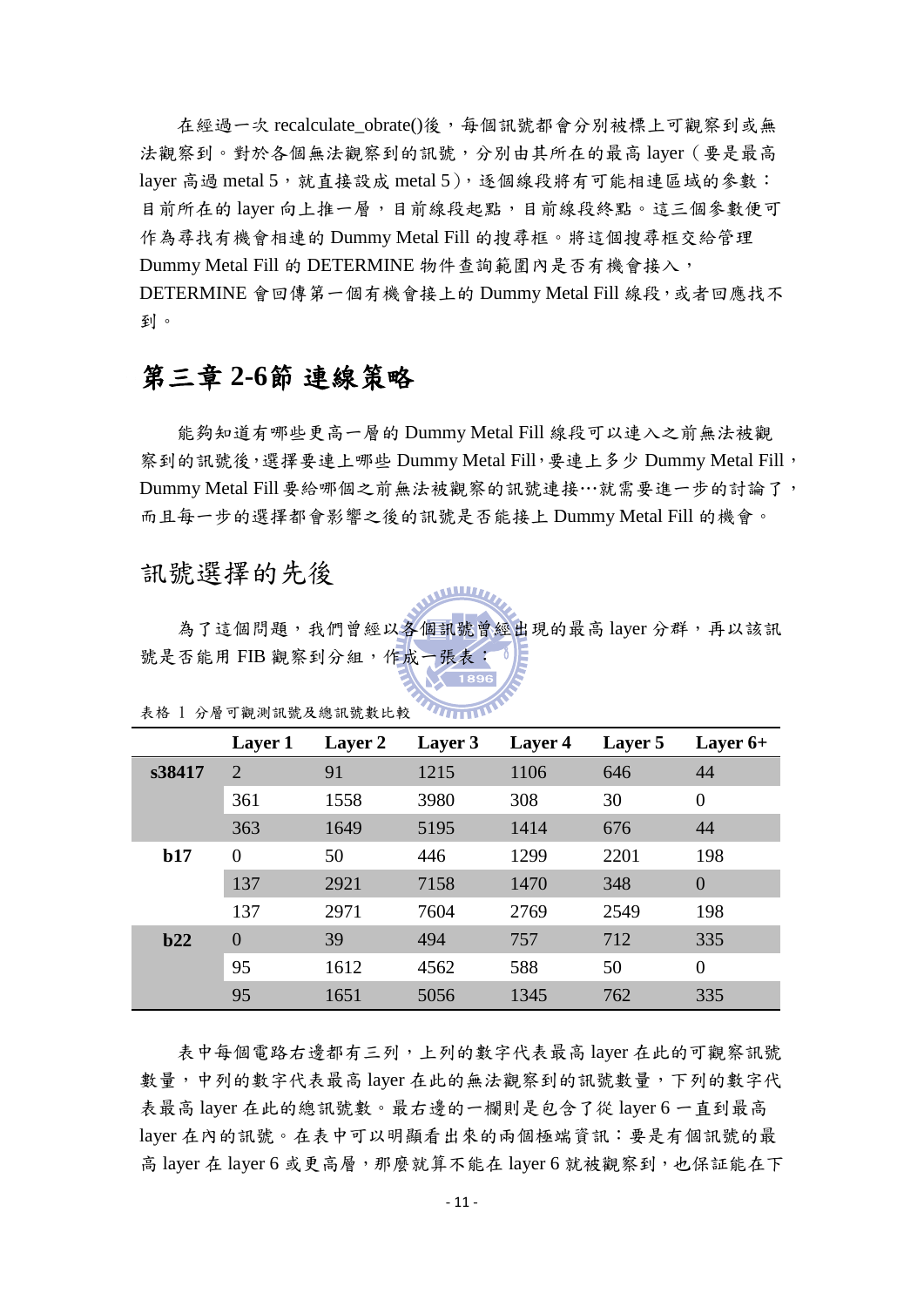面幾個 layer 被觀察到;若是有個訊號的最高 layer 只有到達 layer 1,那它就幾乎 不可能被觀察到了。

這個結果是符合直覺的:每個訊號其實都是從最底下的 Poly 層一段段接上 來的。若是有個訊號最高爬到了 layer 7,它在 layer 6、layer 5…也一定會留下屬 於它的的線段。此外,越高層的訊號以 FIB 觀察時所需要的觀察框也越小,上層 訊號線的數量相較於下層也不算多,基本上不容易被其他訊號給遮住,這兩點使 得高層訊號相對於低層訊號擁有非常大的優勢。

因此,對於一個原本無法觀察到的訊號來說,要是可以把訊號向上推到 layer 6,被觀察到的可能性便可大幅提昇。但這並不是沒有代價的,一個訊號連到 layer 6 的 Dummy Metal Fill 有可能直接影響到另外四個 layer 4 的訊號中的線段,使它 們由原本可以經由那些線段被觀察變成需要尋找其他的線段作為觀察點,甚至變 成無法觀察到。關於這種"可觀察到訊號的替代效應"之後會再討論,這裡先談 在這次實驗中所使用的訊號選擇標準。

在選擇訊號時,為了能讓成功接上 Dummy Metal Fill 的機會提昇,目前的作 法是按訊號所在最高layer排序。由表中可以知道,凡是訊號所在最高layer在layer 6 以上的幾乎都一定看的到,所以這就等於是按 layer 5、layer 4…這樣排序下來 了。

一個訊號可接上多少 Dummy Metal Fill

每個有可能被接上的 Dummy Metal Fill 對處理中的訊號而言都是個機會。但 是對其他待處理的訊號(甚至一些原本可觀察到的訊號)而言,卻有可能使那些 訊號無法再被觀察到。在判斷訊號的可觀察到一節中,說明了我們目前的做法是 減法:把要觀察的線段列出來,接下來往上一層一層找,凡是有不行的線段就裁 去,最後再來看餘下的空間是否能夠塞的下觀察點大小。這個方法就算在修改之 後也只能知道訊號在某個點上可以被觀察到,但卻不能確定某個訊號到底還有沒 有其他點可以被觀察到,抑或僅僅只有那個點可以觀察了。

在進一步修改程式使我們可以判斷究竟各個訊號要再被觀察到的難度有多 大之前,就只能設法避免一開始先選擇 Dummy Metal Fill 的訊號把太多 Dummy Metal Fill 接在自己的訊號上,還不論是否能夠真的在修改之後被觀察到,有可 能就這樣把下層原本可被觀察到的訊號遮住了,或者搶去原本可以給同層的訊號 接出的 Dummy Metal Fill。一開始曾經設定一個訊號一次最多可加入 50 個 Dummy Metal Fill,但是卻使得 layer 3 以下可觀察到的訊號大量減少,目前的設 定則是一個訊號最多可以接上 5 個 Dummy Metal Fill。

演算法

總的說來,我們的做法是這麼進行的: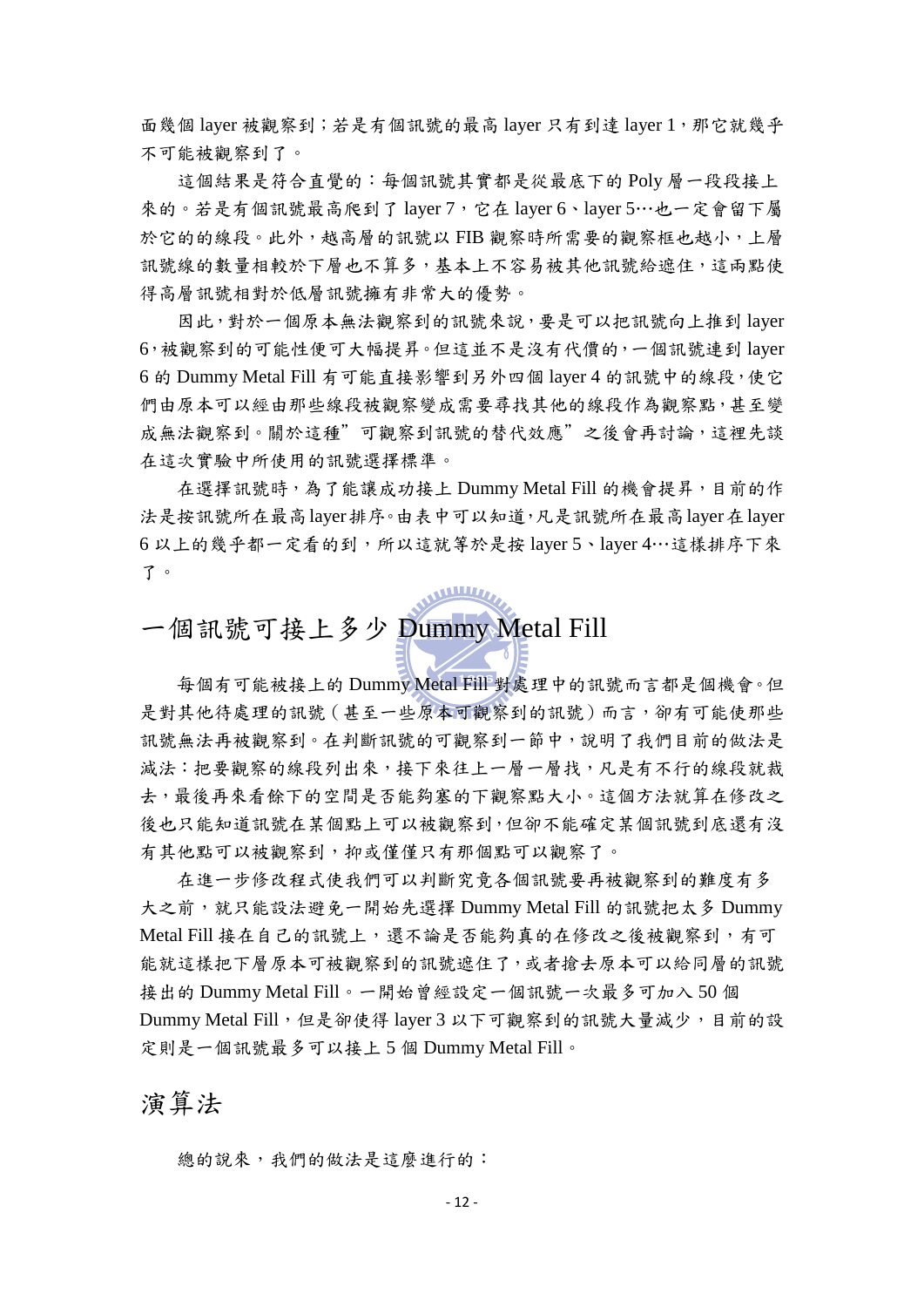- 1. 計算 FIB 可觀察的訊號數
- 2. 將未觀察到的訊號依所達到的最高 layer 排序
- 3. 對每個未觀察到的訊號進行第 4 步,全部執行完則進行第 5 步
- 4. 由最高 layer 開始逐個線段尋找可連接的 Dummy Metal Fill,找到一個 就連接一個。若找到 5 個可連接線段或全部找完跳回第 3 步執行下一個 訊號
- 5. 重新計算 FIB 可觀察到的訊號數

目前的做法還是十分粗略的,像是從第2步到第5步就可以再多做幾輪。 不過在之前嘗詴時,發現在第二輪之後對於 layer 3 以下的訊號的可觀察性 的破壞有時候還高過 layer 4、layer 5 中訊號可觀察性的提昇,所以這邊就沒 有把對電路多次修改的作法寫出來,只留下接入一層 Dummy Metal Fill 的作 法和結果了。

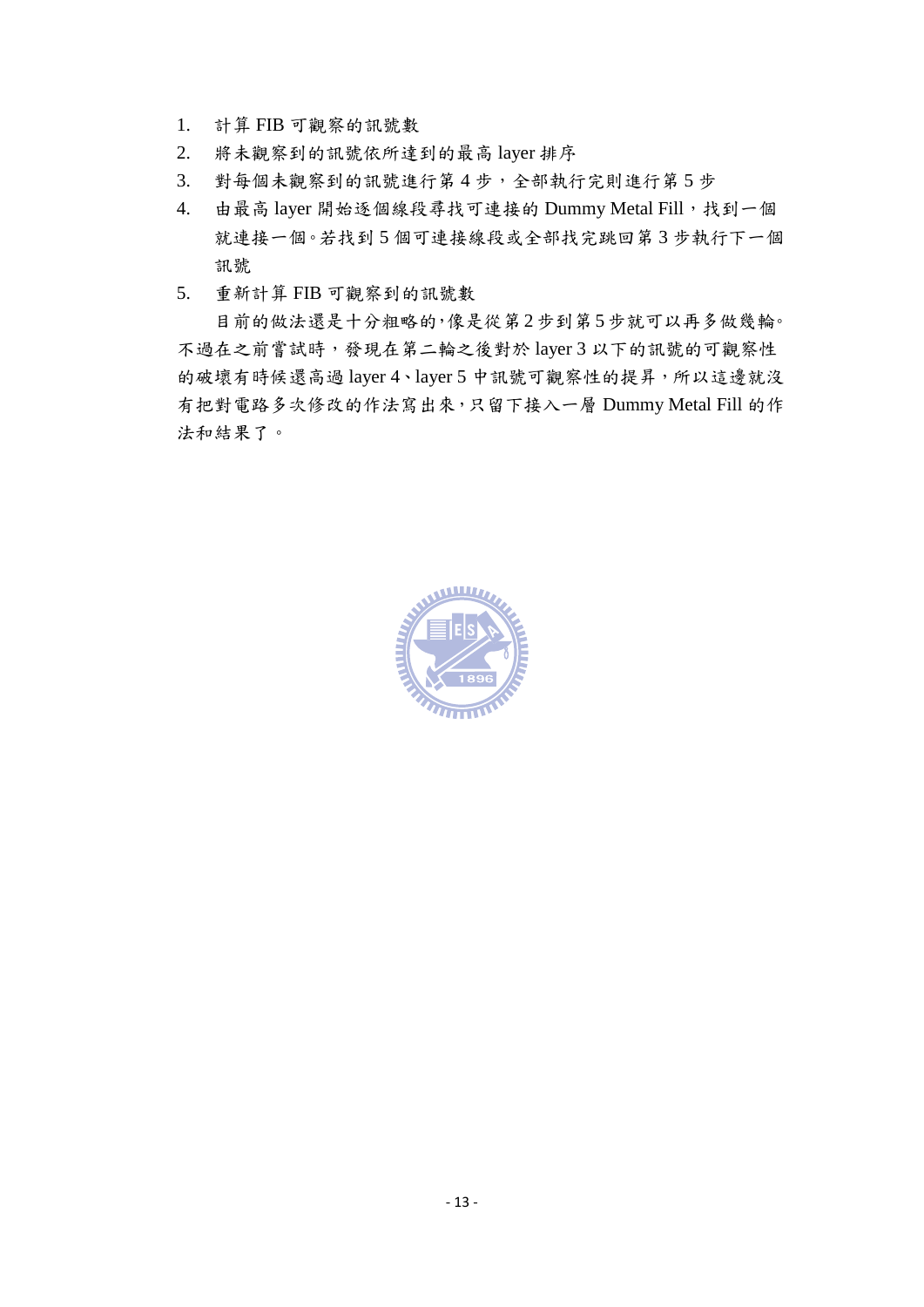# 第四章 數 據

在這一份研究中所用到的測詴電路分別是 iscas85 的 s38417 以及 ITC99 的 b22 和 b17。這三個電路都是在 SOC Encounter 中 P&R 之後,以該繞線層所要求 的訊號寬度加入 Dummy Metal Fill。

| 表格 2 修改後訊號可觀察度比較 |  |  |  |  |  |  |
|------------------|--|--|--|--|--|--|
|------------------|--|--|--|--|--|--|

|                  | s38417 |      |      | b17   |                |                | b22  |      |      |
|------------------|--------|------|------|-------|----------------|----------------|------|------|------|
| Layer            | #net   | obsy | ob.f | #net  | obsy           | ob.f           | #net | obsy | ob.f |
| 6                | 44     | 44   | 65   | 187   | 187            | 193            | 334  | 330  | 337  |
| 5                | 676    | 601  | 620  | 2560  | 1972           | 1987           | 771  | 666  | 694  |
| $\boldsymbol{4}$ | 1414   | 1045 | 1214 | 2769  | 1463           | 1479           | 1348 | 742  | 733  |
| 3                | 5195   | 1228 | 1215 | 7604  | 459            | 461            | 5056 | 516  | 512  |
| $\mathbf{2}$     | 1649   | 158  | 148  | 2971  | 109            | 102            | 1651 | 72   | 66   |
| 1                | 363    | 28   | 19   | 137   | $\overline{4}$ | $\overline{2}$ | 95   | 11   | 3    |
| total            | 9341   | 3104 | 3281 | 16228 | 4194           | 4224           | 9255 | 2337 | 2345 |

 $\leq$   $\equiv$   $\lvert$   $\lvert$   $\leq$   $\lvert$   $\leq$   $\lvert$   $\leq$ 

這張表格的 #net 欄表示在該層出現的新訊號數量,obsv 欄表示在修改電路 前聚焦離子束在該層所能新觀察到的訊號數量,ob.f 欄則是以我們的演算法修改  $\overline{\mathbf{u}_{\text{max}}}$ 電路後所能觀察到的訊號數。

ob.f 欄的數字和 obsv 相同,都是取在該層新發現有辦法觀察到的訊號數量。 因為有些原本在下層無法被觀察到的訊號在修改後最高出現層數向上推了一層, 所以會出現有些地方 ob.f 的數字比#net 的數字還大的情形。比較明顯的變化在 layer 6 到 layer 4 的部分,幾乎可觀察到訊號數量都是有增加的,但是在更下層 的部分就可以看出可觀察訊號數量滅少的情形。

這樣的結果是可以預期的,畢竟在目前的架構之下,每次加入的 Dummy Metal Fill 要是能發揮作用,最好的情形是增加一個可觀察訊號;但要是無法發 揮作用,反而會讓加入 Dummy Metal Fill 的訊號在所屬 layer 增加有可能遮住其 他訊號的線段,最好的情形是減少零個可觀察訊號。

在表上還有個令人注意的地方:在每個測詴電路的 layer 3 通常都是最多新 訊號出現的 layer,同時也是無法觀察的訊號的數量比可以被觀察到訊號的兩倍 還高的一層。造成這種現像的原因有可能是:一來有太多訊號的最高 layer 都只 有達到這一層,所以相對於上面幾個 layer 訊號的擁擠程度提高了;同時 FIB 在 這一層所需的觀察框又持續放大,到了這一層終於使兩種訊號的比例出現明顯的 改變。對於這種情形的出現,在之後的改進中必然要有針對這一層訊號數量及密 度上的對應方法,才能更有效的處理這個問題。關於這部分在結論中會立一段說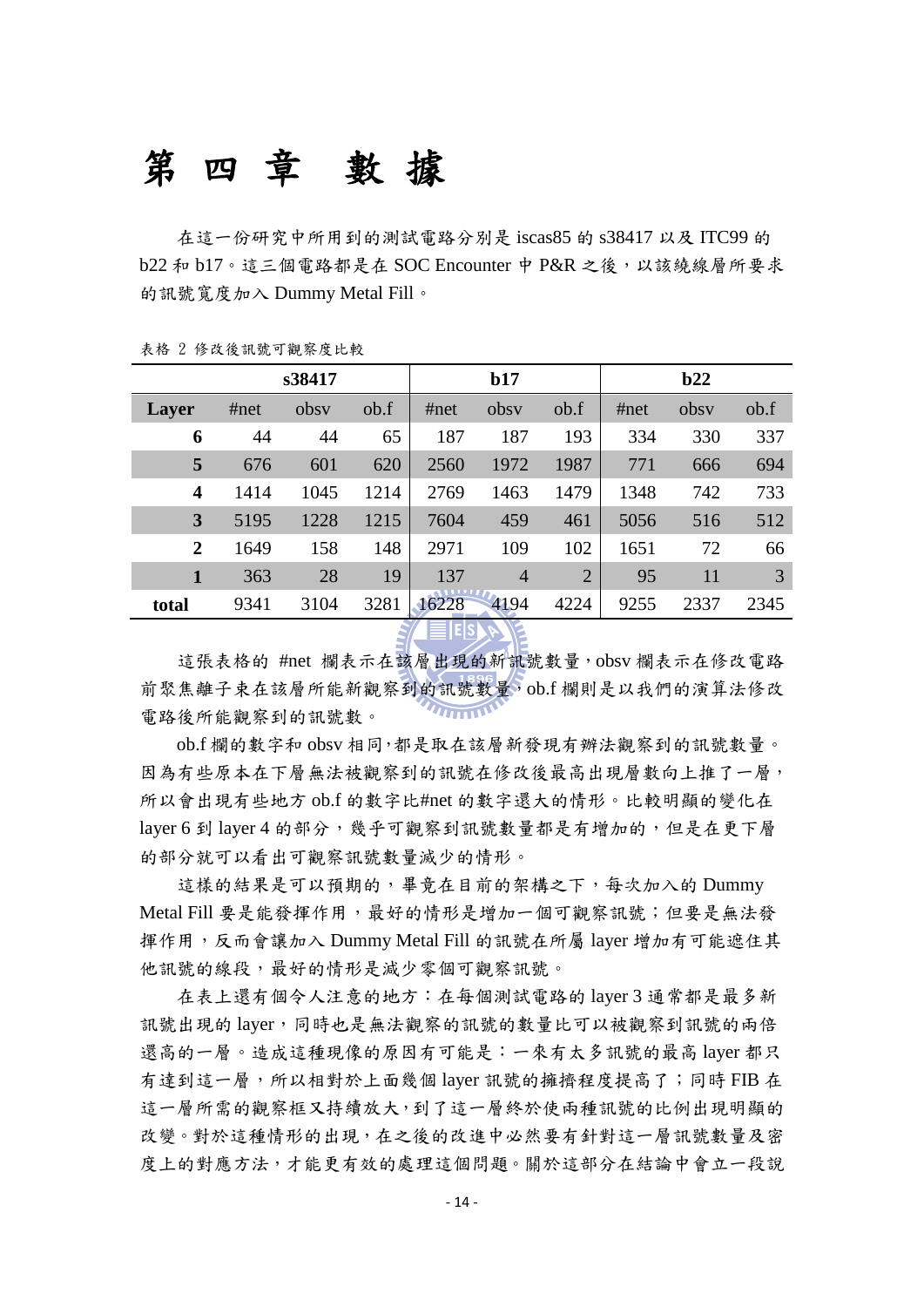明可能的對策。

而且這一大批無法被觀察到的訊號又會再遮住 layer 2、layer 1 的訊號。而 layer 2 的訊號量通常也和 layer 4 同個數量級,但可觀察訊號的比例卻往往不如 layer 4。甚至在修改過的電路中,layer 2 的可觀察訊號數有可能因為上層訊號詴 圖加入 Dummy Metal Fill 提高可觀察性,然而在更加擴大的 FIB 觀察框的影響之 下進而使得 layer 2 的可觀察訊號數量下降了。

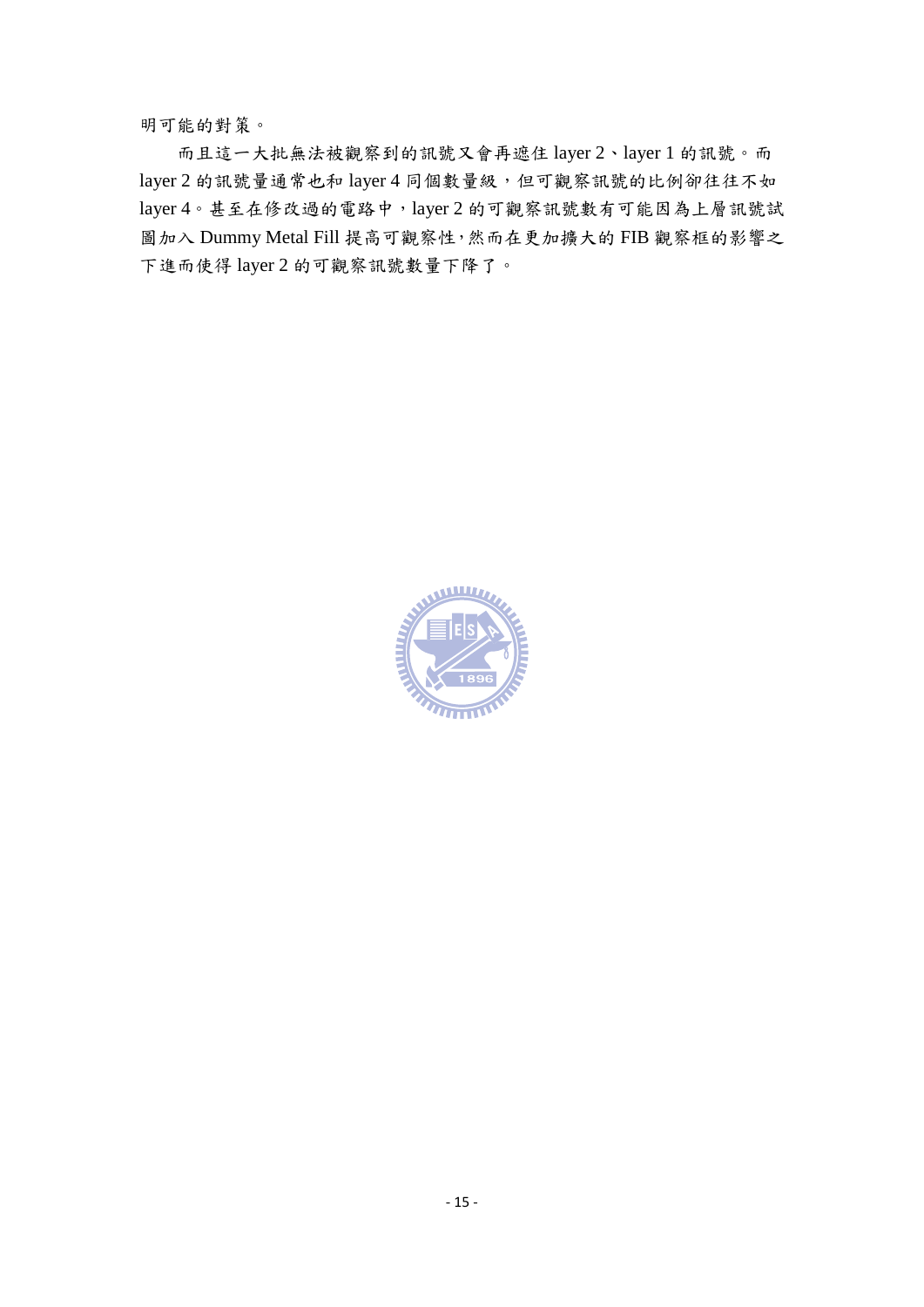## 第五章 結 論

在本研究中,我們試圖利用電路中已加入的 Dummy Metal Fill 與訊號連接, 提高以 FIB 技術觀察晶片中訊號的可觀察性。在目前所訂定的限制條件下,確實 可以提高所測試電路中訊號的可觀察性。此外在文中還探討了朝這個方向進一步 發展需要處理的問題,以及未來可能的改進空間。

首先,要處理的訊號應該要分群。就像在 ATPG 中不是所有的錯誤都是可以 檢測出來的,在電路中有些訊號就是陷在其他訊號的包圍之中,不止找不到可以 接上的Dummy Metal Fill,想要把原本的線路修改都有困難。從另一個角度思考, 所在最高 layer 越下層的訊號,通常這種訊號連接點較少,距離也比較短,或許 它們的影響層面不會比接點多、連線距離長的訊號更大。至於要分成幾群,以及 要以哪些條件分群便需要再思考了。反過來想,給定一個已經 P&R 完成並加入 Dummy Metal Fill 的電路,有沒有辦法有效率的判斷其中某個訊號是不是有救的? 再說,就算有些訊號無法被判定為無法觀察到,但是否有辦法估計要把某個訊號 用改線路或是接上 Dummy Metal Fill 傳出會比另一個訊號困難?

此外,有沒有辦法知道在這樣的條件下所能達到最高的可觀察訊號比例的上 限?在實驗數據一章中可以看到,擁有接近(甚至超過)一半訊號數量的 layer 3 通常都無法將該 layer 的可觀察訊號比例達到一半,這樣算來整個電路理想中的 可觀察訊號比例上限或許可以估成 75%。75%當然不算是什麼好估計,因為這估 計的基礎太不實在了;但是在給定了一個電路之後,是否能有效率的算出可觀察 訊號比例的上限。

接下來提的就不是問題了,而是進一步改進結果所需要的功能。目前的架構 下,檢查是一個訊號是否能被 FIB 觀察到的做法頂多只能稱為負面列表,但是在 決定是否該加入某個 Dummy Metal Fill 線段時, 卻很需要正面列表。正面列表不 一定只是標示某一個區塊看的見,某一個區塊看不見,要是能把選上某個區塊的 代價也標示在表上,應該對於選擇 Dummy Metal Fill 有更好的效果。除了更明確 的標示每個 Dummy Metal Fill 加入某個訊號中的代價之外,若是想要在之後的實 驗中將訊號嘗試接到多層 Dummy Metal Fill,就要設法估計訊號接上新的線段及 via 之後對於電路時間特性的影響。此外,為了更符合 Dummy Metal Fill 加入時 的情形,將目前表示訊號線段的架構修改成可以處理寬度超過該 layer 規定訊號 線寬度也會有幫助的。

針對 metal 3 的數量及密度問題,目前有可能利用方法有是分而治之(divide and conquer)在未來的改進中的必要性。我們現在所處理的測詴電路其實都算是 相對不大的,要是之後要處理更大的電路以及更多的 Dummy Metal Fill,以目前 的架構而言很可能執行到一半就無法找到另夠的記憶體裝下需要的資料。再者, 如 metal 5、metal 4 的訊號數量少,可觀察度也高,執行一次之後幾乎就不用再 多處理,而從 metal 3 開始問題變的複雜,不止要處理的訊號大量增加,而且線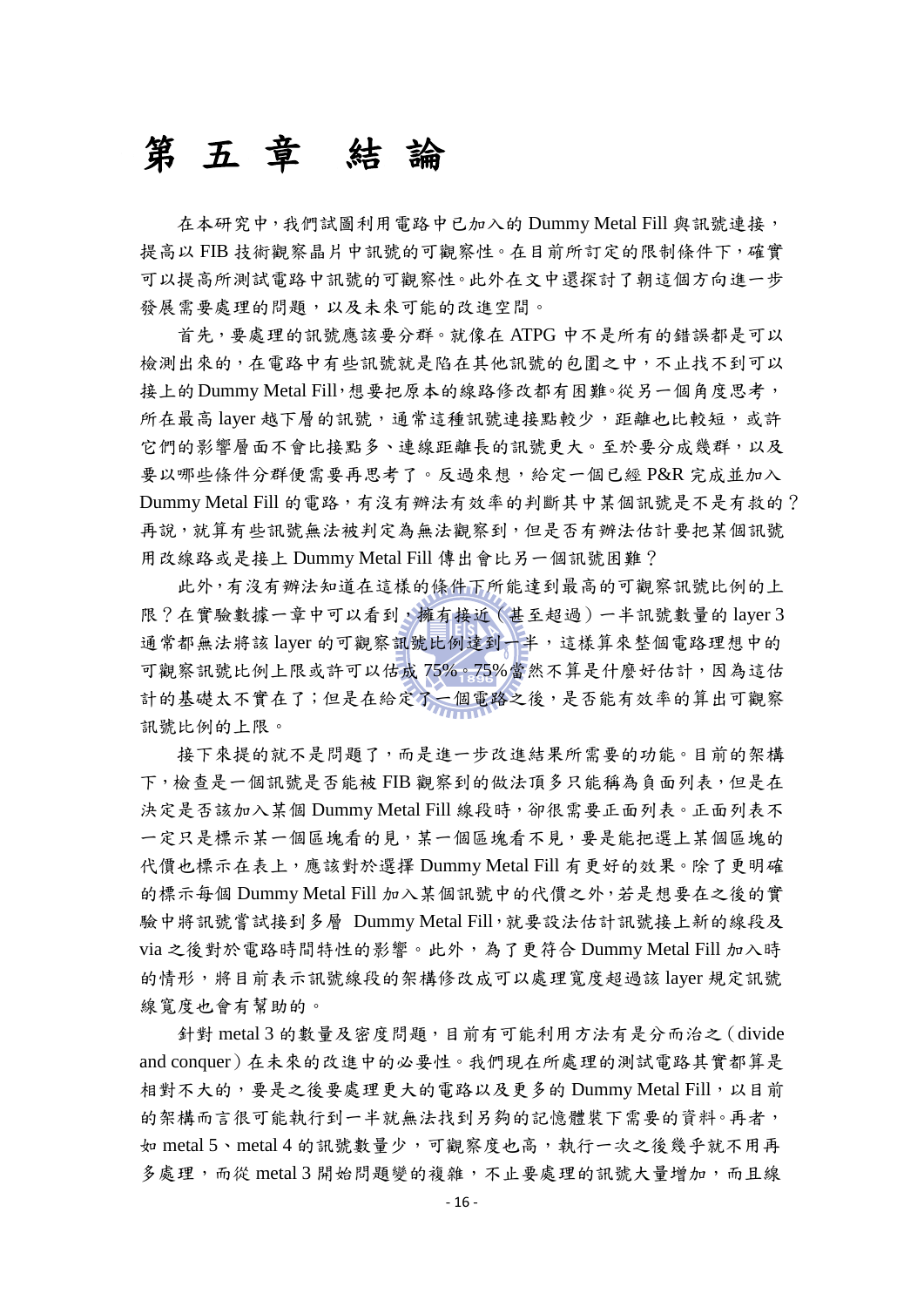段數也大大超越了前面幾層。為此,以後的程式架構在兩個維度間都應該要可以 切割才能更方便的調整。第一個維度是各層間的分離,要是可以各層分離,則比 較不好處理的 layer 便可獨立出來修正或切換參數;第二個維度是層內的分區處 理,同一層內的各區域其實若沒有共同訊號,也不相鄰的話,其實關聯性還不如 不同層但上下相連的分區強。如此分開處理應該可以對不同的分區、分層間的修 正更加順利。

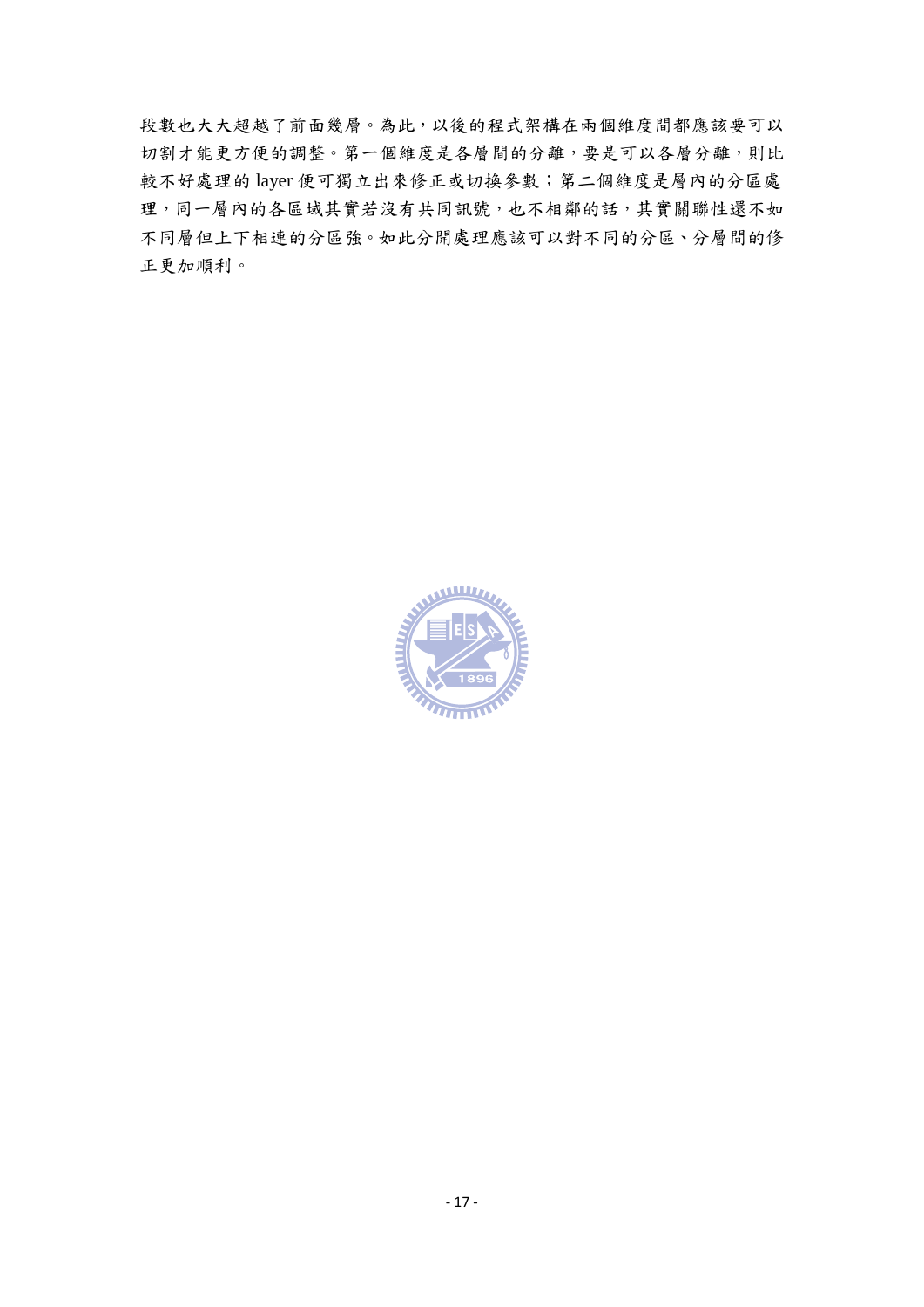# 第六章 參 考 書 目

- [1] A. L. D'Souza, and M. S. Hsiao, "Error Diagnosis of Sequential Circuits Using Region-Based Model." *Journal of Electronic Testing , 21* (2), pp. 115-162, 2005
- [2] M. L. Agrawal, V. D. Bushnell, "Essentials of Electronic Testing." Boston, Kluwer, 2000
- [3] FEI Company, "Focused ion beam technology, capabilities and applications." 2006
- [4] L. M. Huisman, "Diagnosis Arbitrary Defect in Logic Designs Using Single Location at A Time (SLAT)." *IEEE Transactions on Computer-Aided Deisgn of Integrated Circuits and Systems , 23* (1), pp. 91-101, 2004
- [5] Kai-hui Chang, Igor L. Markov, Valeria Bertacco, "Automating Post-Silicon Debugging and Repair." *International Confernce on Computer-Aided Design* (pp. 91-98). 2007
- [6] N. Mukherjee, A. Pogiel, J. Rajski, and J. Tyszer, "High Volumn Diagnosis in Memory BIST Based on Compressed Failure Data." IEEE Transactions on Computer-Aided Design of Integrated Circuits and Systems, 29 (3), pp. 441-453. 2010
- [7] P. Bernardi, M. Grosso, M. Rebaudengo, and M. Sonza Reorda, "A Pattern Ordering Algorithm for Reducing The Size of Fault Dictionaries." *VLSI Test Symposium* (pp. 389-391). 2006
- [8] H. T. Park, "Characterization and Modeling of Pattern Dependencies in Copper Interconnects for Integrated Circuits." Ph. D. Dissertation. Department of Electrical Engineering and Computer Science, MIT, May 2002
- [9] R. Desineni, and R. Blanton, "Diagnosis of Arbitrary Defecs Using